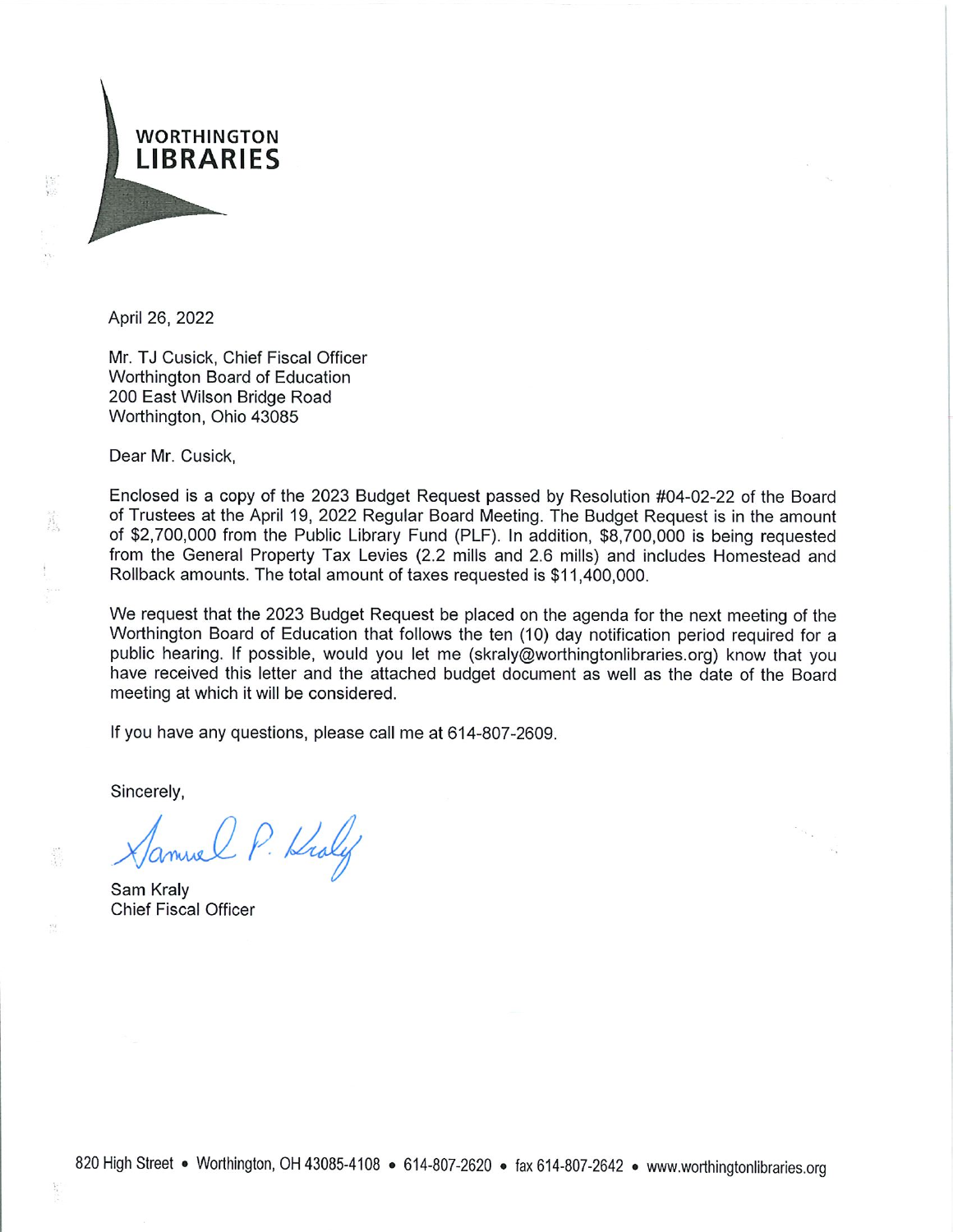|                                               | 2023 Tax       |
|-----------------------------------------------|----------------|
|                                               | <b>Budget</b>  |
| <b>GENERAL FUND</b>                           | <b>Request</b> |
|                                               |                |
| Jan. 1st Unencumbered Cash Fund Balance       | \$19,224,827   |
| Jan. 1st Cash Fund Balance                    | \$19,224,827   |
| <b>REVENUE BREAKDOWN:</b>                     |                |
| Taxes                                         |                |
| State Tax (PLF)                               | \$2,700,000    |
| General Property Taxes and Reimbursements     | \$8,250,000    |
| Homestead Rollback                            | \$450,000      |
| <b>Patron Fines and Fees</b>                  | \$50,000       |
| Earnings on Investments                       | \$120,000      |
| Contributions, Gifts and Donations            | \$0            |
| Miscellaneous Revenue (incl CML Contribution) | \$931,000      |
|                                               |                |
| <b>TOTAL REVENUE:</b>                         | \$12,501,000   |
| <b>EXPENDITURES BREAKDOWN:</b>                |                |
| <b>Salaries and Benefits</b>                  | \$9,629,334    |
| <b>Supplies</b>                               | \$253,849      |
| <b>Purchased and Contracted Services</b>      | \$2,830,777    |
| Library Materials and Information             | \$2,626,500    |
| <b>Capital Outlay</b>                         | \$254,000      |
| Other Objects                                 | \$25,000       |
| Contingency                                   | \$150,000      |
| <b>Interfund Transfers/Advances</b>           | \$1,030,000    |
| <b>TOTAL EXPENDITURES</b>                     | \$16,799,460   |
|                                               |                |
| Dec. 31st Cash Fund Balance                   | \$14,926,367   |
| Dec. 31st Encumbrances                        |                |
| Dec. 31st Unencumbered Cash Fund Balance      | \$14,926,367   |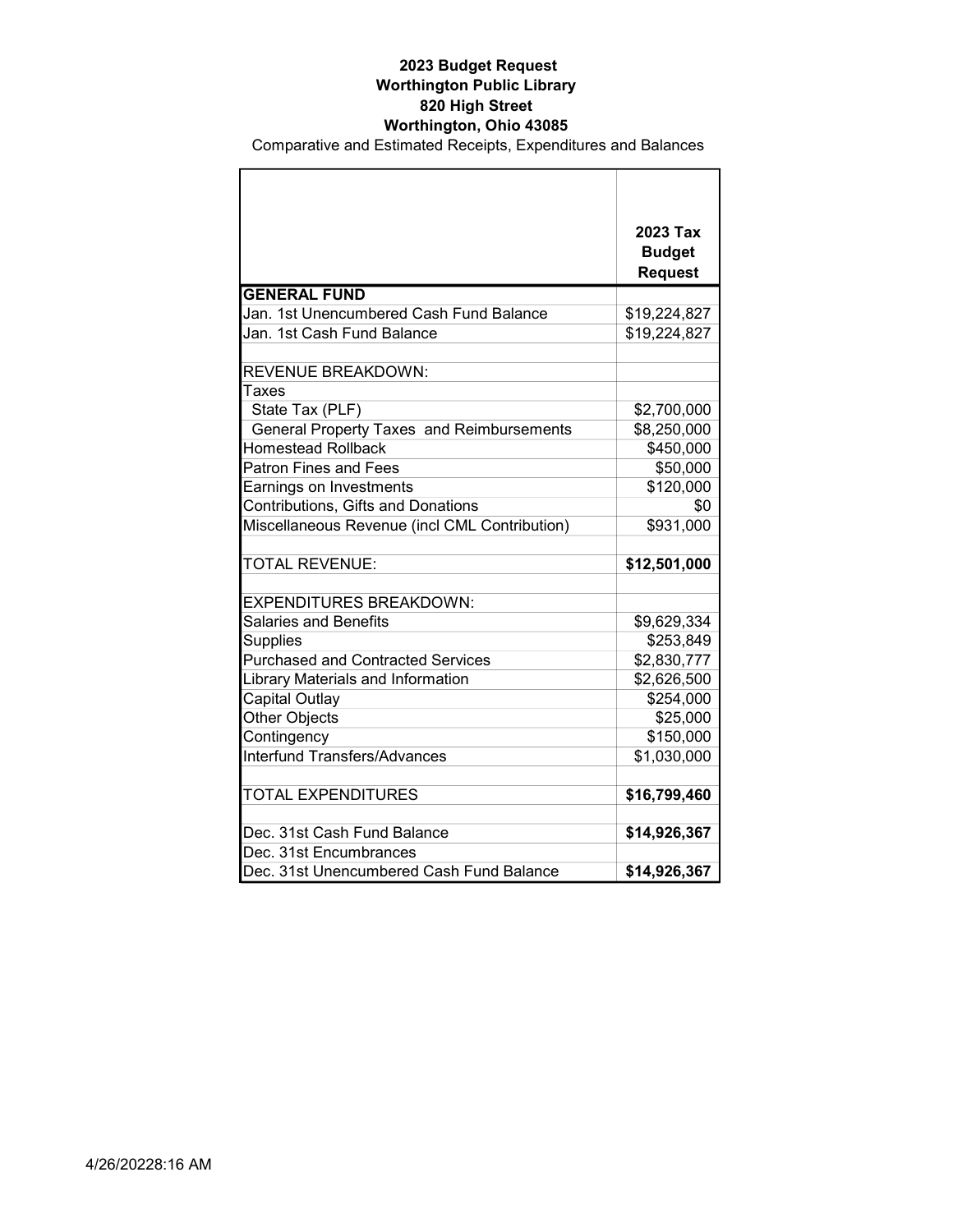|                                                                      | 2023 Tax<br><b>Budget</b><br><b>Request</b> |
|----------------------------------------------------------------------|---------------------------------------------|
| <b>TERMINATION BENEFITS/27th PAY FUND:</b><br>(fund created in 1999) |                                             |
| Jan. 1st Unencumbered Cash Fund Balance                              | \$0                                         |
| Jan. 1st Cash Fund Balance                                           | \$0                                         |
|                                                                      |                                             |
| <b>REVENUE BREAKDOWN:</b>                                            |                                             |
| <b>Interfund Transfers/Advances</b>                                  | \$30,000                                    |
|                                                                      |                                             |
| <b>TOTAL REVENUE:</b>                                                | \$30,000                                    |
|                                                                      |                                             |
| <b>EXPENDITURE BREAKDOWN:</b>                                        |                                             |
| <b>Salaries and Benefits</b>                                         | \$30,000                                    |
| Contingency                                                          |                                             |
| <b>Interfund Transfers/Advances</b>                                  |                                             |
| <b>TOTAL EXPENDITURES:</b>                                           | \$30,000                                    |
| Dec. 31st Cash Fund Balance                                          | \$0                                         |
| Dec. 31st Encumbrances                                               |                                             |
| Dec. 31st Unencumbered Cash Fund Balance                             | \$0                                         |
| <b>FRIENDS FOUNDATION GRANT FUND:</b>                                |                                             |
| (fund created in 2010)                                               |                                             |
| Jan. 1st Unencumbered Cash Fund Balance                              | \$0                                         |
| Jan. 1st Cash Fund Balance                                           | \$0                                         |
| REVENUE BREAKDOWN:                                                   |                                             |
| <b>Grants from Friends Foundation</b>                                | \$65,000                                    |
| <b>TOTAL REVENUE:</b>                                                | \$65,000                                    |
| <b>EXPENDITURES BREAKDOWN:</b>                                       |                                             |
| Supplies, Purchased and Contracted Services                          | \$62,000                                    |
| <b>Director's Discretionary</b>                                      | \$3,000                                     |
|                                                                      |                                             |
| <b>TOTAL EXPENDITURES:</b>                                           | \$65,000                                    |
| Dec. 31st Cash Fund Balance                                          | \$0                                         |
| Dec. 31st Encumbrances                                               |                                             |
| Dec. 31st Unencumbered Cash Fund Balance                             | \$0                                         |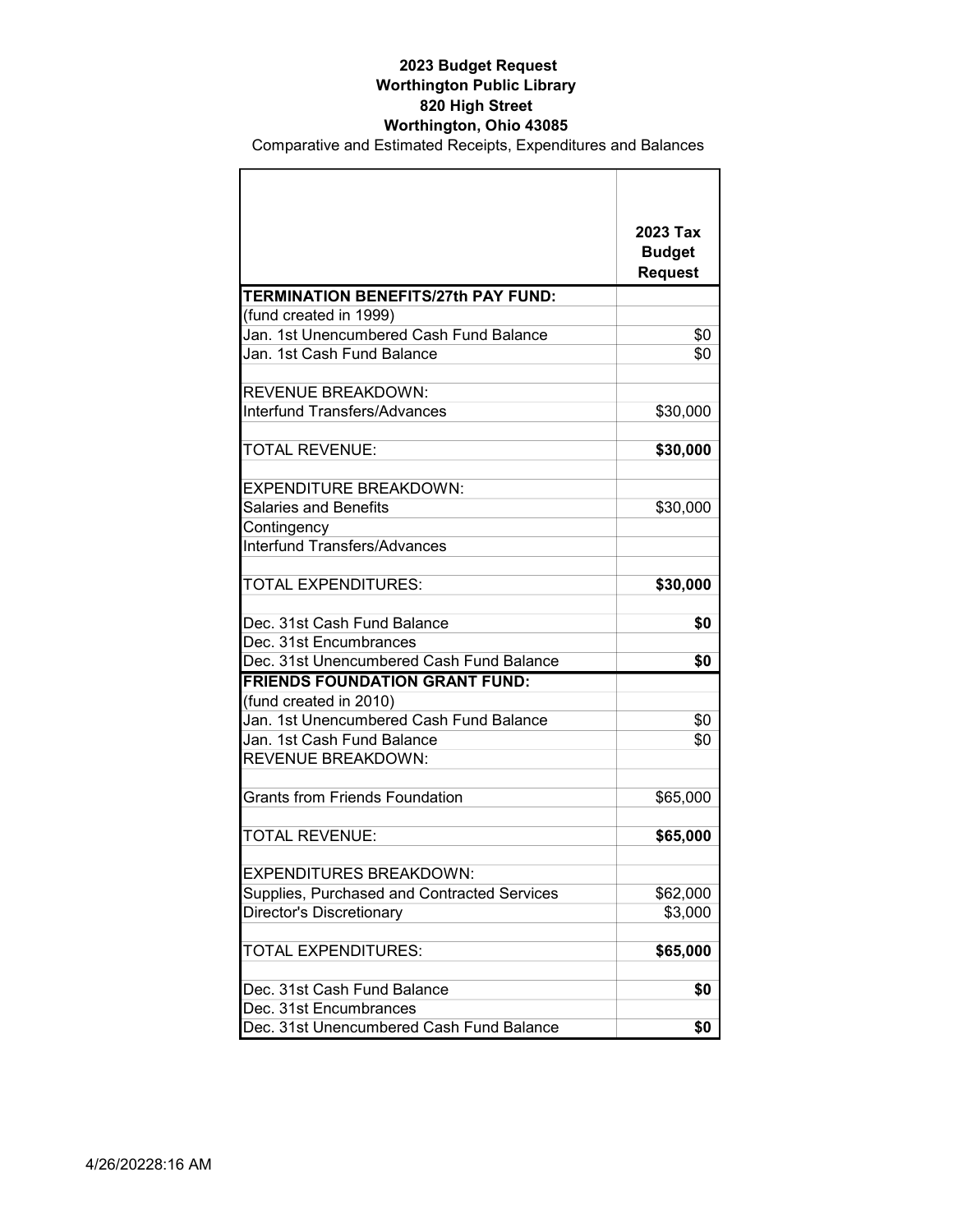|                                          | 2023 Tax                        |
|------------------------------------------|---------------------------------|
|                                          | <b>Budget</b><br><b>Request</b> |
| <b>BUILDING FUND:</b>                    |                                 |
|                                          |                                 |
| Jan. 1st Unencumbered Cash Fund Balance  | \$0                             |
| Jan. 1st Cash Fund Balance               | \$0                             |
|                                          |                                 |
| <b>REVENUE BREAKDOWN:</b>                |                                 |
| Interfund Transfers/Advances             | \$500,000                       |
|                                          |                                 |
| <b>TOTAL REVENUE:</b>                    | \$500,000                       |
|                                          |                                 |
| <b>EXPENDITURE BREAKDOWN:</b>            |                                 |
| Capital Outlay:                          |                                 |
| <b>Undesignated Project</b>              | \$500,000                       |
| Contingency                              |                                 |
| Interfund Transfers/Advances             |                                 |
|                                          |                                 |
| <b>TOTAL EXPENDITURES:</b>               | \$500,000                       |
|                                          |                                 |
| Dec. 31st Cash Fund Balance              | \$0                             |
| Dec. 31st Encumbrances                   |                                 |
| Dec. 31st Unencumbered Cash Fund Balance | \$0                             |
| <b>TECHNOLOGY FUND:</b>                  |                                 |
|                                          |                                 |
| Jan. 1st Unencumbered Cash Fund Balance  | \$0                             |
| Jan. 1st Cash Fund Balance               | \$0                             |
|                                          |                                 |
| <b>REVENUE BREAKDOWN:</b>                |                                 |
| Interfund Transfers/Advances             | \$500,000                       |
| <b>TOTAL REVENUE:</b>                    | \$500,000                       |
|                                          |                                 |
| <b>EXPENDITURES BREAKDOWN:</b>           |                                 |
| Software                                 |                                 |
| <b>Professional Fees</b>                 |                                 |
| Capital Outlay - Equipment               |                                 |
| <b>Undesignated Projects</b>             | \$500,000                       |
|                                          |                                 |
| <b>TOTAL EXPENDITURES:</b>               | \$500,000                       |
|                                          |                                 |
| Dec. 31st Cash Fund Balance              | \$0                             |
| Dec. 31st Encumbrances                   |                                 |
| Dec. 31st Unencumbered Cash Fund Balance | \$0                             |